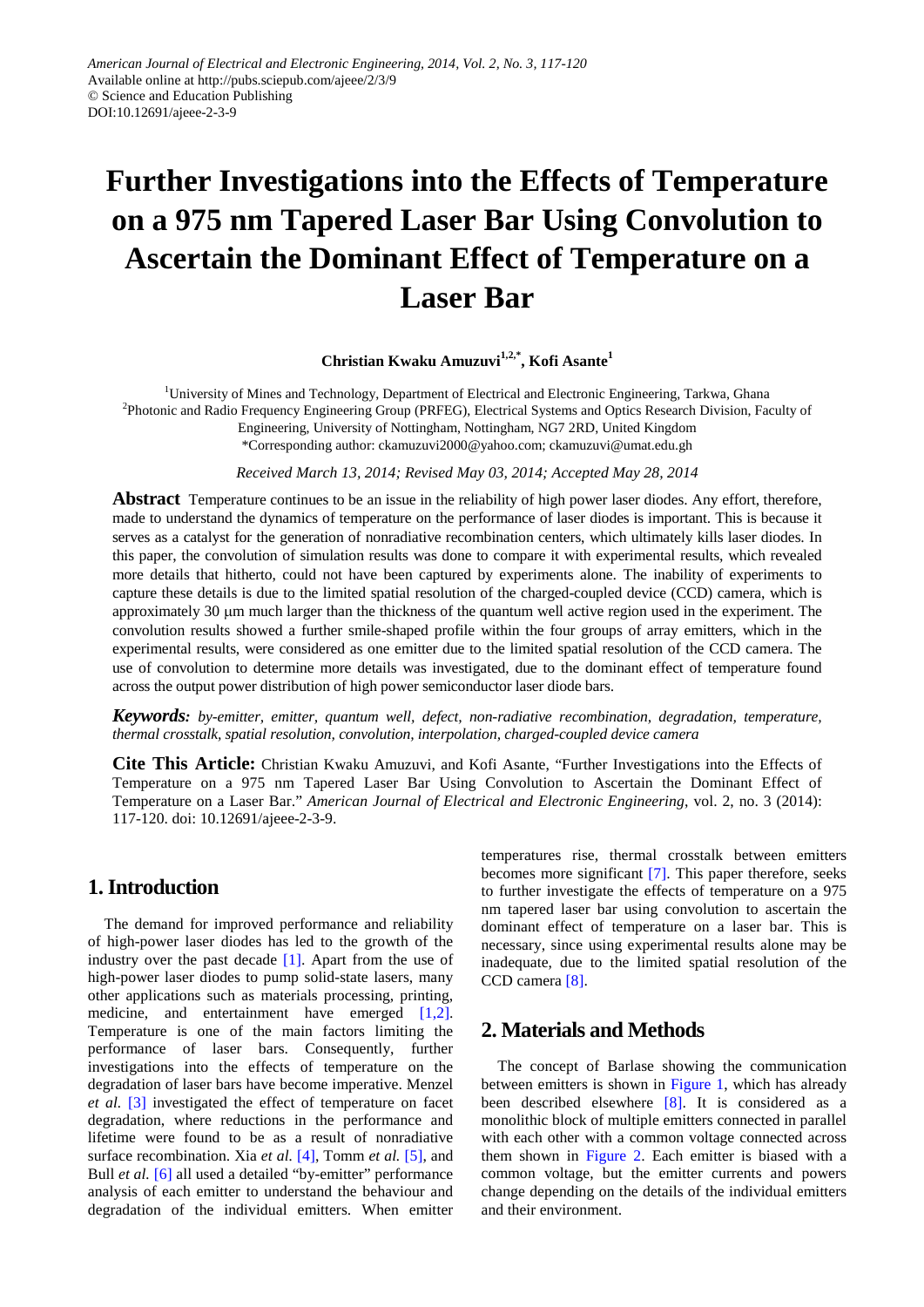<span id="page-1-0"></span>

**Figure 1**. Flow chart showing the communication between emitters in Barlase for the sixteen emitter 975 nm tapered laser bar

<span id="page-1-1"></span>

**Figure 2**. The representation of the sixteen emitter 975 nm tapered laser bar

A hypothetical 8-emitter 975 nm tapered laser bar was used to test for the correctness of the interpolated result, prior to the analysis of the real 16-emitter 975 nm tapered laser bar in [Figure 2.](#page-1-1) [Figure 3](#page-1-2) shows the graphs of the original and interpolated simulated results, which indicate the successful implementation of the interpolation. The interpolated result phase is needed in order to transform the original simulated result from its non-uniform mesh to a uniform mesh, which is a necessary requirement for the convolution to be performed.

<span id="page-1-2"></span>

**Figure 3**. A hypothetical 8-emitter 975 nm tapered laser bar to test the correctness of the interpolated result

## **3. Results and Discussion**

As the thermal camera has a limited spatial resolution, which is much larger than the active region of the laser and because the substrate is transparent to infrared light, the measured temperature underestimated the active region temperature by a factor *A*. This means that the actual temperature,  $T_{\text{real}}$ , is calculated from  $T_{\text{real}}-T_{\text{ref}} =$ *A*(*T*<sub>measured</sub>−*T<sub>ref</sub>*), where *T*<sub>measured</sub> is the measured temperature and  $T_{ref}$  is the heatsink temperature. Measurements of the emission wavelength shift and measurements at elevated temperatures give *A*∼1.4 [\[7\].](#page-3-5) Theoretical work, where simulated temperature profiles are convolved with the spatial response function of the thermal camera give a value of *A*∼1.1, but this did not consider the transparency of the substrate to infrared emission.

A further investigation of the temperature measurement was carried out using simulation results of the 975 nm tapered bars by convolution. The convolution routine consists of two parts. The first part interpolates the temperature profile generated by Barlase (which is on a non-uniform mesh) onto a uniform mesh. This is done by the *griddata.m* [\[9\]](#page-3-7) function in Matlab. Once the temperature is on a uniform mesh, a 2D convolution is performed using Matlab's *conv2.m* function. The *conv2.m* function only operates on a uniform mesh, hence the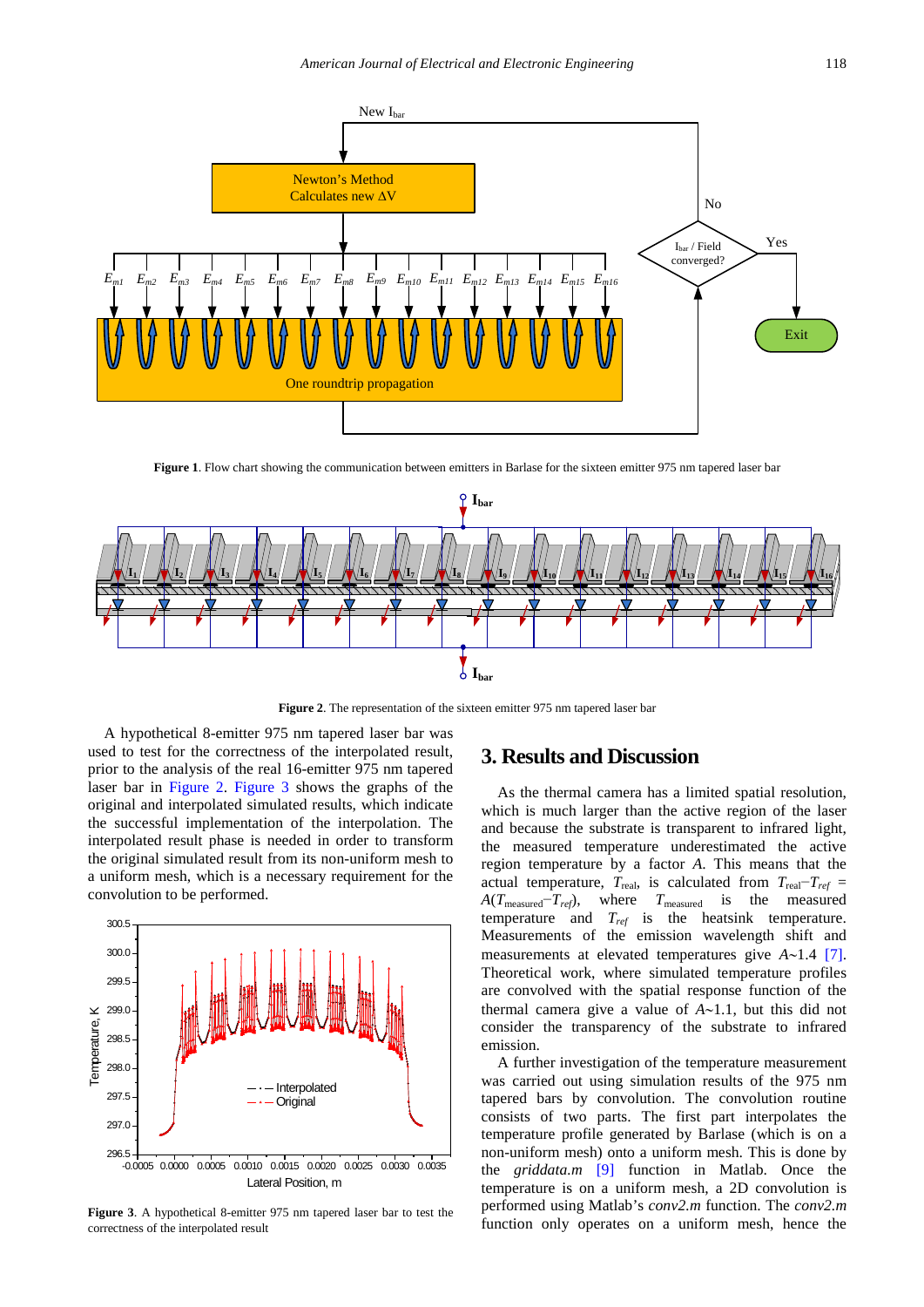interpolation step using the *griddata.m* function used. [Figure 4](#page-2-0) shows the graphs for the thermal data for the original (simulation), interpolation, convolution and experimental results being compared. The experimental results were taken at a *Tref* of 25°C and that of the original, interpolation, and convolution at a  $T_{ref}$  of 20 $\degree$ C, hence the temperature difference between them.

Analysing the details of the simulation and the experimental data reveals that, low spatial resolution of the camera has some effect on the accuracy of the measured results as seen in the comparison done between them. There is a change of  $\sim 0.35$  K between the convoluted data from two peaks at  $\sim$  3000 µm.

<span id="page-2-0"></span>

**Figure 4**. The graphs for the thermal data for the original, interpolation, convolution and experimental results; (a) for a spatial resolution of 70 microns, (b) 30 microns and (c) 17.3 microns being compared

[Figure 5](#page-2-1) also shows a further investigation made on portions of the graphs of [Figure 4,](#page-2-0) on the central emitters  $(8, 9, 10)$  [\[10\]](#page-3-8) at different spatial resolutions for the CCD camera (17.3, 30 and 70 microns) for the thermal data for the simulation, interpolation and convolution **results being compared.** It reveals some disparities,  $\Delta x_1$  results being compared. It reveals some disparities,  $\Delta x_1$ and  $\Delta x_2$ , when the spatial resolution of the CCD camera is varied. This goes to buttress the point that, the spatial resolution of the CCD camera can affect the accuracy of the experimental results. ifi<br>a<br>n,

<span id="page-2-1"></span>

**Figure 5**. Portions of the graphs for the thermal data for the simulation, interpolation and convolution results for central emitters (8, 9 and 10) magnified for; (a) when the spatial resolution is 70 microns, (b) 30 microns and (c) 17.3 microns being compared

<span id="page-2-2"></span>

**Figure 6**. Convolution results for different spatial resolutions of 30 and 70 microns compared